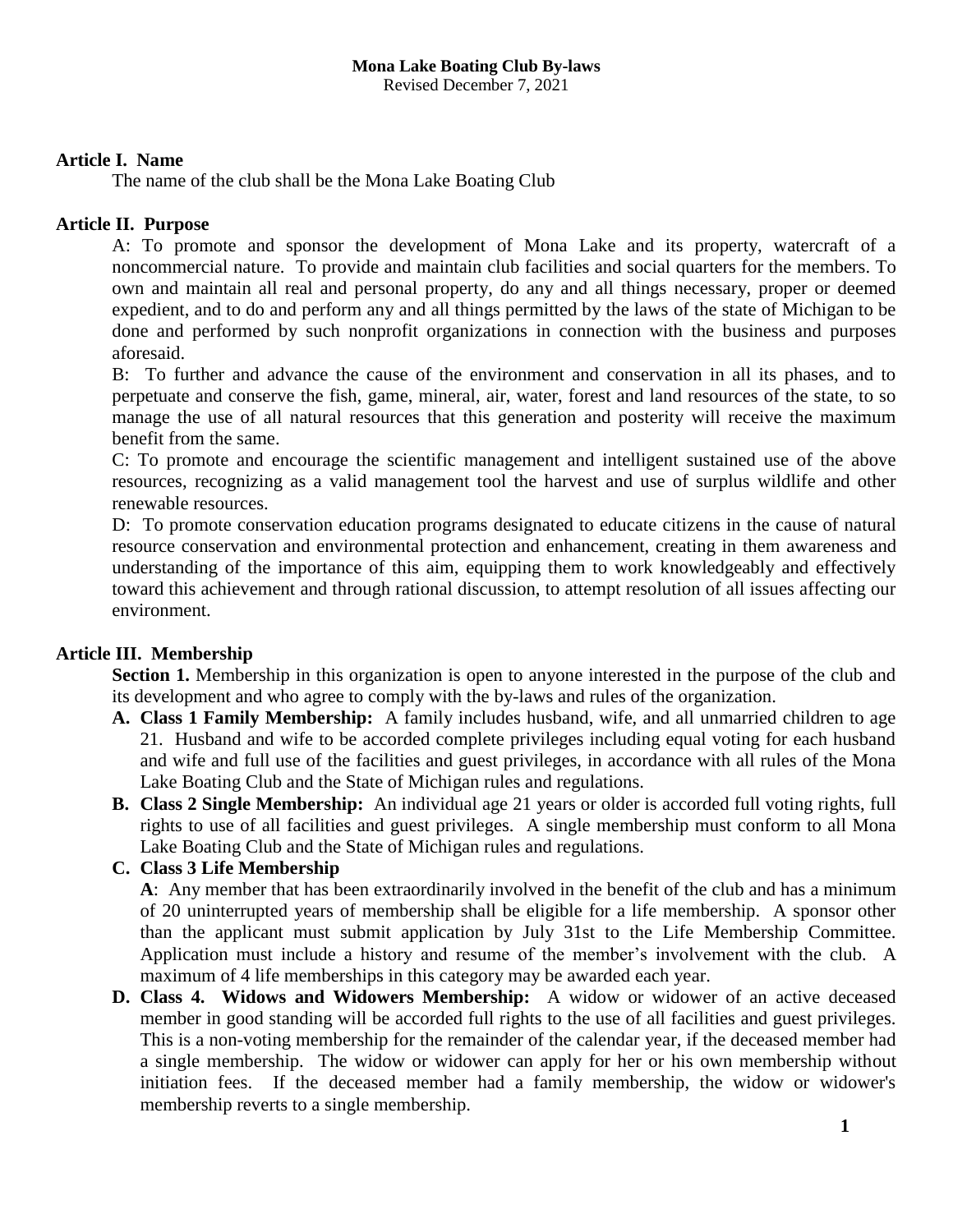**E. Class 5. Legacy Membership**: At the age of 21 a Legacy Membership can be proposed for an individual whose parent or guardian is a member in good standing. The first year's membership of the proposed Legacy member will be **free of charge with no initiation fee.** The following conditions apply: Application must be filled out to provide or update sponsoring member's information and the application must have approval of the Board, then proposed to the membership for approval.

Application process should begin two months prior to birthday month as the membership procedure takes 60 days, therefore, it would be completed by the  $21<sup>st</sup>$  birthday. If Legacy's birthday is late in the year, the application process should begin in August, therefore the legacy year will carry through the following calendar year. The Legacy membership card will be significantly different from general membership to show Legacy membership distinction. The Legacy year is considered the first year of membership and will count toward tenure if followed by continuous annual membership fee renewal.

. **Section 2: Application for membership** in this organization shall be accepted from any individual of good character having reached the age of 21, without regard to race, color, gender, marital status, or national origin. The application for membership in this organization requires the sponsorship of a current member of good standing. The membership committee shall investigate all candidates and verify their sponsor then make its recommendations to the membership at any regularly scheduled meeting of the membership.

**Section 3:** Before a candidate shall be entitled to the full privileges of Membership, which include club/pavilion rental, voting, sponsoring new memberships and discounts, their application must be presented to the membership by first Reading at a membership meeting and then published in monthly bulletin after which they may be elected by a simple show of hands, or by secret ballot if any member requests. In the event the electorate denies the candidate membership, a waiting period of 6 months is required before reapplying for membership.

**Section 4:** Once applicant is accepted, the potential member is contacted and welcomed to the club and invited to be inducted at the next membership meeting. Their sponsor must be in attendance. After the monthly membership meeting an orientation meeting follows to provide information and rules regarding amenities. The new member pays their initiation fee and dues at this time and receives their membership card and orientation packet. This is also the time that the membership committee member recruits the new member for a least 2 volunteer activities.

**Section 5:** A member, who is in arrears for dues and assessments as outlined in this section, shall not be entitled to any of the privileges of the organization after January  $1<sup>st</sup>$ . A member in arrears after January 31<sup>st</sup> shall be dropped from the club membership. After this date, a new application must be filled out including initiation fee.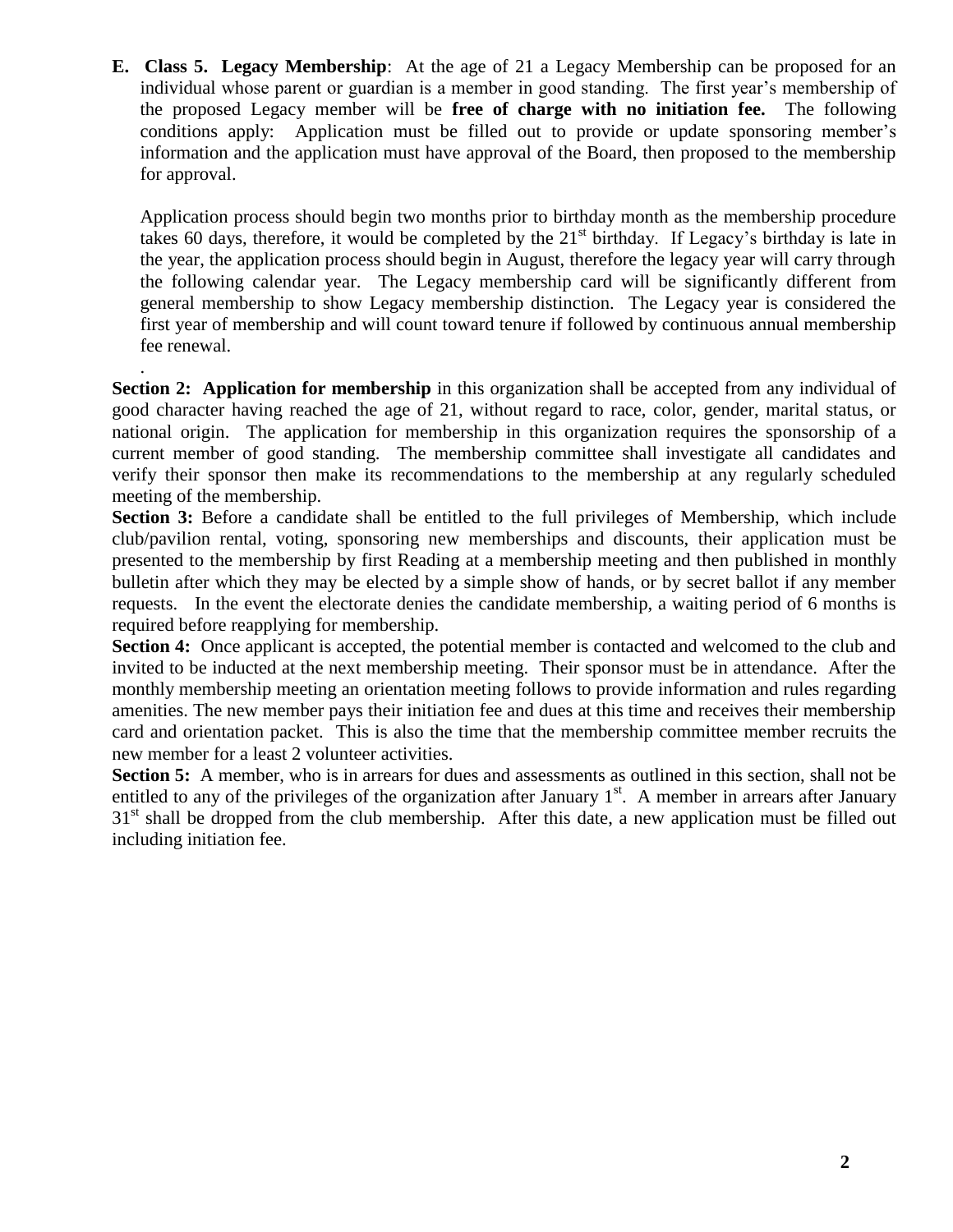## **Article IV. Officers and Board Members**

**Section 1: Officers:** The officers of this organization shall be: Commodore Vice Commodore Rear Commodore Secretary Treasurer

Officers serve as board members. Officers shall be elected for the term of one year by majority vote of members present at the annual meeting. Their term of office shall commence with the first meeting in October. Majority vote is defined as one more than one-half the ballots cast. The office of Commodore is limited to two consecutive one-year terms. All other officers have no restrictions on the number of consecutive terms. The election procedure is comprised of the following:

- **A.** The Board of Directors shall appoint an election committee consisting of three members, one of which is a board member, and two from the general membership.
- **B.** The election committee will appoint 2 more vote count auditors from the general memberships who shall verify the votes cast during the election.
- **C.** The election committee shall secure candidates for all offices prior to the annual meeting. The election committee shall verify the eligibility of each candidate and publish the candidate's names and office sought in the monthly bulletin preceding the annual election.
- **D.** All elections of officers and / or Board members shall take place at the annual meeting in sequence starting with:
	- 1. Commodore
	- 2. Vice Commodore
	- 3. Rear Commodore
	- 4. Secretary
	- 5. Treasurer
	- 6. (2) Two year Board members
	- 7. In the event there is a vacancy among the (2) one-year board members, they shall be voted in at the annual election.
- **E.** Nominations for office will be accepted from the floor at the annual meeting.
- **F.** Ballots shall be provided at the annual meeting for the election of officers.
- **G.** In those instances where there are more than two candidates for office, the two candidates who receive the most votes shall be involved in a second balloting to determine the victor, provided no one has received a majority on the first ballot.
- **H.** Balloting shall be secret, with the results of the election announced by indicating the number of ballots cast for each candidate for the office. Ballots to be retained for one year.
- **I.** To be eligible for election to any elected office, a candidate must be a current member in good standing for not less than 2 years previous to the annual meeting and not be a paid employee of this organization.
- **J.** Any Board Member that submits a contractor's bid to this organization may not be eligible to vote during the approval process. This bid shall be sealed to any individual with conflicting interest.
- **K.** To be eligible for the Commodore position candidates must have served on a MLBC Board for at least one year.
- **L.** To prevent conflict of interest, a spouse of a paid employee of MLBC is ineligible to hold any seat on the Board of Directors.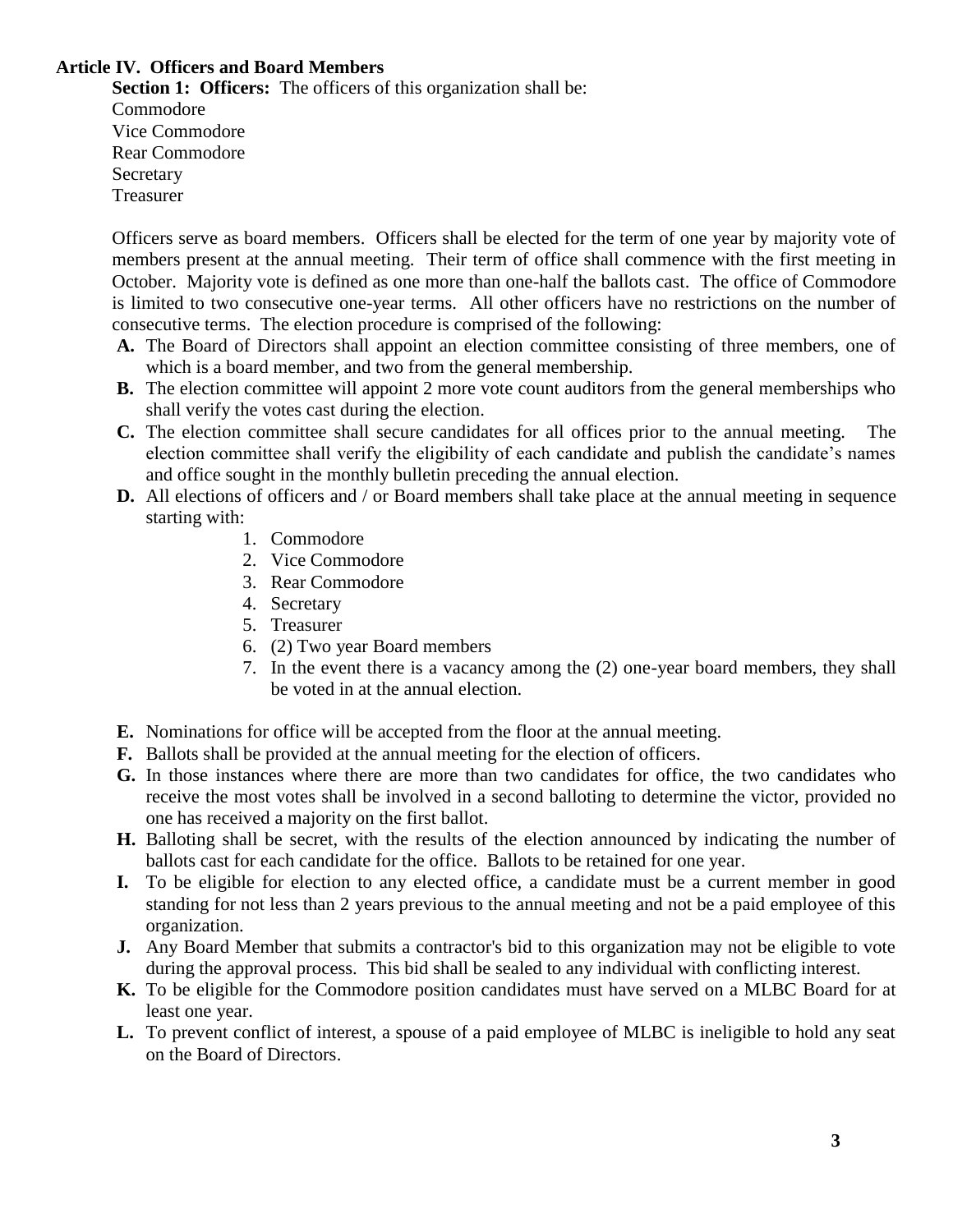**Section 2: Board Member (clarification):** There shall be four board members in addition to the officers. Two, two-year Board members and two, one-year Board members. The two-year Board members shall be elected at the annual meeting. These two-year Board members will then automatically fill the one-year Board member positions as their second year responsibilities. Should one or both of the previous year's two-year Board members be elected to another position or not be able to complete their term for any other reason, the necessary number of new board members shall be elected for one year. There will be no limitation on the number of consecutive terms held by any one individual board member. Election eligibility of all Board members shall be governed by the election procedure detailed in Article IV Section 1.

# **Article V. Duties of Officers**

**Section 1:** It shall be the duty of the Commodore, acting in accordance with the purpose of the organization, (Article II), to preside over all meetings of the organization, supervise the affairs of the organization, and be the Chairman of the Board of Directors. As the chief executive officer the Commodore is responsible for the conduct of all employees, both salaried and hourly. Responsibilities include but are not limited to:

**A.** Recommending to the Board of Directors all appointments, hire, discharges, promotions, and / or discipline of paid employees.

- **B.** Directing paid employees in their activities through the club manager (if one.)
- **C.** Recommending to the Board of Directors, mandates to appropriate employees or member volunteers.

In recognition of the responsibilities and contribution to the organization, the Commodore shall be entitled to attend all organization-sponsored gatherings at the expense of the organization. This recognition is restricted to the cost of meals and admission only. The Commodore must have a working knowledge of management and leadership, must have a desire to advance the overall welfare of the Mona Lake Boating Club and all its members.

**Section 2: It shall be the duty of the Vice Commodore** to assist the Commodore in the discharge of his / her duties and in the Commodore's absence, to execute the duties of the office.

In addition, the Vice Commodore should be prepared to assume the duties of commodore and/or chairmanship of any committee directed to by the Commodore.

**Section 3: Duties of the Rear Commodore** shall be executed in the same manner as those of Vice Commodore in the absence of the Commodore and Vice Commodore. The Rear Commodore shall act and function in any capacity deemed beneficial to the organization by the Commodore.

**Section 4: It shall be the duty of the Secretary** to keep a true record of all meetings of the whole and any meetings of the Board of Directors. To maintain the master copy of the organization's by-laws, house rules and point rules. Properly record all amendments to the by-laws, house rules and point rules. Keep a correct toll of our membership. To promptly notify each member elected of their election and to present them with a membership card and a copy of the by-laws. Oversee and direct any correspondence and communication necessary to the office of Secretary and perform such other duties as pertains to this office.

**Section 5: It shall be the duty of the Treasurer** to have the basic understanding of the management of finances. Collect all dues, assessments, and authorized transactions. Make detailed reports of financial transactions. Oversee and direct compliance with all governmental rules, taxes and regulations pertaining to the finances of the organization. Perform such other duties as pertain to this office.

**Section 6: It shall be the duty of the one and two year Board Members** to carry out any task deemed beneficial to the organization by the Commodore.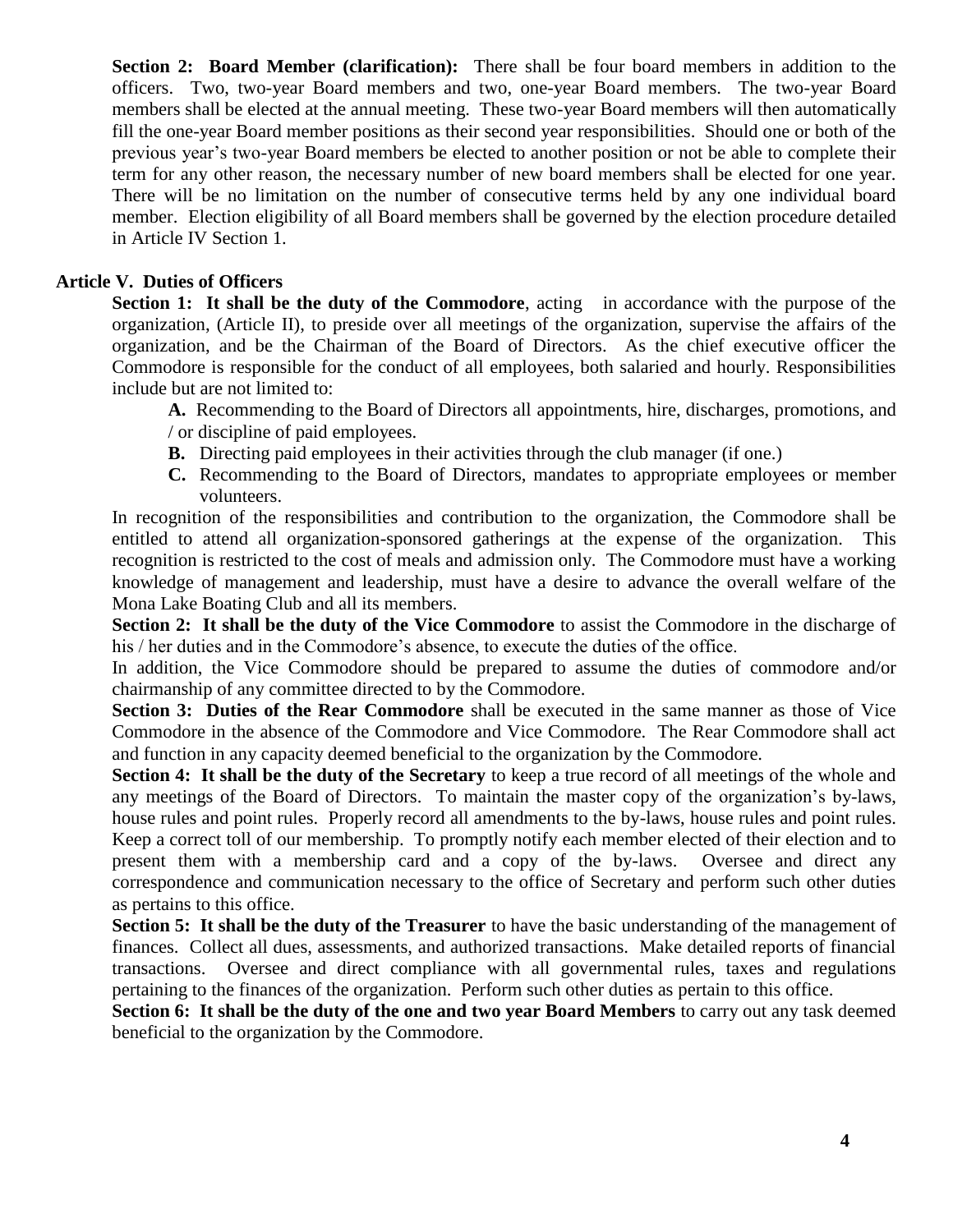**Section 7:** It shall be the duty of the Board of Directors, in accordance with the purpose of the organization (Article II), to act as the governing body over the activities of the organization. To make recommendations to the organization on matters of business and conduct, during the interval between meetings, any business necessary or expedient to carry into effect the purpose of the club. Be responsible for the profitability of the organization. The Board of Directors may fill any vacancies among the board by a majority vote of those present at any meeting of the directors. Except Commodore and Vice- Commodore which are by succession. A person accepting such an appointment shall hold that office until the next annual meeting of the club. Any member of the Board of Directors who misses more than five (5) meetings in any combination (general and board meetings) for a term year consisting of the time period from October  $1<sup>st</sup>$  through September 30<sup>th</sup>, shall be deemed to have resigned as a member of the board. One hiatus shall be deemed (1) one excuse if and when granted by the board.

### **Article VI. Meetings**

Section 1: In order for a general meeting to be legally held, a quorum must consist of three Board Members and seven members from the membership.

**Section 2:** The annual meeting of the organization shall be held on the second Monday in September of each year. In the event the annual meeting cannot be held on the prescribed date, an alternative date shall be prescribed by a quorum of the Board of Directors. The general meeting, a minimum of one shall be held on the first Monday of each month. However, when such Monday falls on a legal holiday, the regular meeting shall be held the next Monday. Regular Board meetings shall be held monthly in addition to regular monthly membership meetings.

**Section 3:** Special membership meeting may be called at any time by the Commodore or the Board of Directors, due notice having been given the members of the organization stating the object of such a meeting, and no other business shall be transacted.

**Section 4:** The Commodore/Board member may call special meetings of the Board of Directors at any time. Due notice having been given the members of the Board, stating the object of such a meeting, and no other business shall be transacted at such meetings. Minutes taken and read at the next general meeting, unless involving personnel or a club member, at which time no other information to be given.

**Section 5:** Any meeting or voting on issues pertaining to the club through email discussion will require minutes of such meeting and a first and second motion in order to be voted on. To pass a motion a vote of not less then 5 board members is required. If expenditures are needed it must stated which account this expense will come from.

**Section 6:** In order for a meeting of the Board of Directors to be legally held, a quorum must consist of five or more members.

**Section 7:** The order of business at the annual meeting shall be as follows:

- **A.** Pledge of Allegiance to the flag.
- **B.** Roll call of officers and directors.
- **C.** Reading of the minutes since last meeting.
- **D.** Treasurer's report.
- **E.** Reports of committees and officers
- **F.** Unfinished business
- **G.** Election of officers
- **H.** Adjournment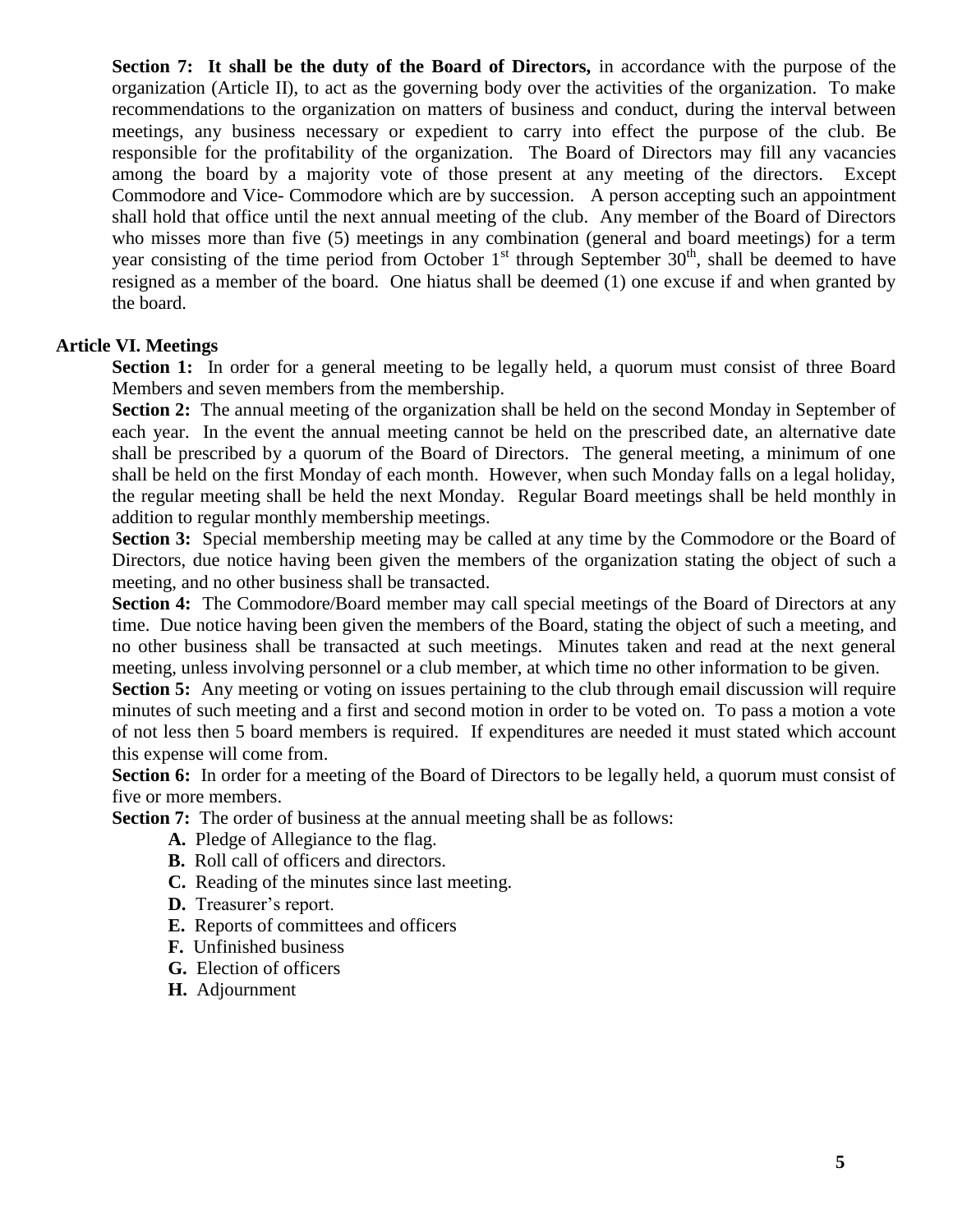### **Article VII. Committees**

**Section 1:** Committees may be appointed by the Commodore at any time, with the approval of the Board of Directors. That committee will continue with its business unless replaced by the Commodore with approval by the Board of Directors.

**Section 2:** Suggested committees but not limited to are:

- **A:** Membership and investigating **J:** Grievance **B:** House **K:** Kitchen
- 
- 
- 
- 
- **F:** Master of Arms **O:** By-Laws, House & Point Rules
- 
- **H:** Social Activities
- **I:** Point

**Article VIII. Dues**

**Section 1:** The annual dues and /or initiation fee shall be determined by a majority vote of the members present at the annual election or a regular meeting. Special assessments require publication in the bulletin for the preceding two calendar months and must be approved by a majority vote of the members

present at a special meeting called expressly for the purpose of voting on the assessment proposal.

**Section 2:** All membership dues are due on January 1st, after which club privileges are suspended until paid. A 30 day grace period will be allowed. After January 31st a member is delinquent and a delinquent member will be dropped from the membership. After this date, a new application must be filled out including initiation fees.

**Section 3:** Upon approval of the Board of Directors, the annual dues for a member 65 years of age or older shall be one half of the current dues providing they have been a member in good standing for the current 10 years and have submitted a statement of qualification to the Board of Directors.

**Section 4:** Spouse of a Life or Senior member will be expected to pay the current spouse membership fee.

## **Article IX. General**

**Section 1: Liabilities.** All members of the club shall be directly responsible to the club for all damages done to the property of the club by themselves or their guests. They shall pay in full for any such damage and amount thereof shall be determined by the Board of Directors.

**Section 2: Misconduct of members.** Any member of the club may present to the Board of Directors written charges against any other member for conduct unbecoming a member, or likely to endanger the good order and welfare of the club. Any member, for violation of any of the By-laws or rules of the club, or for any cause deemed sufficient, may be assessed damages, suspended, or expelled by the Board of Directors in their discretion, provided that such a member shall have the right to a full hearing upon the charges preferred

**Section 3**: **Suspension and Expulsion**. Any member who shall violate the By-Laws or rules of the club or be guilty of misconduct may be suspended by the concurring majority vote of the Board of Directors and may be expelled from the club by an affirmative vote of a majority of the Board of Directors. Before any such member can be expelled, five days notice in writing of the proposed action shall be given or mailed to the member and an opportunity to be heard within 5 days of receiving such notice. Any conducts that threatens the safety of others and/or does damage to club property are grounds for immediate suspension until further notice from the Board of Directors.

**C:** Publicity **L:** Life Membership **D:** Nominating **M:** Captain of Power **E:** Auditing **N:** Captain of Sail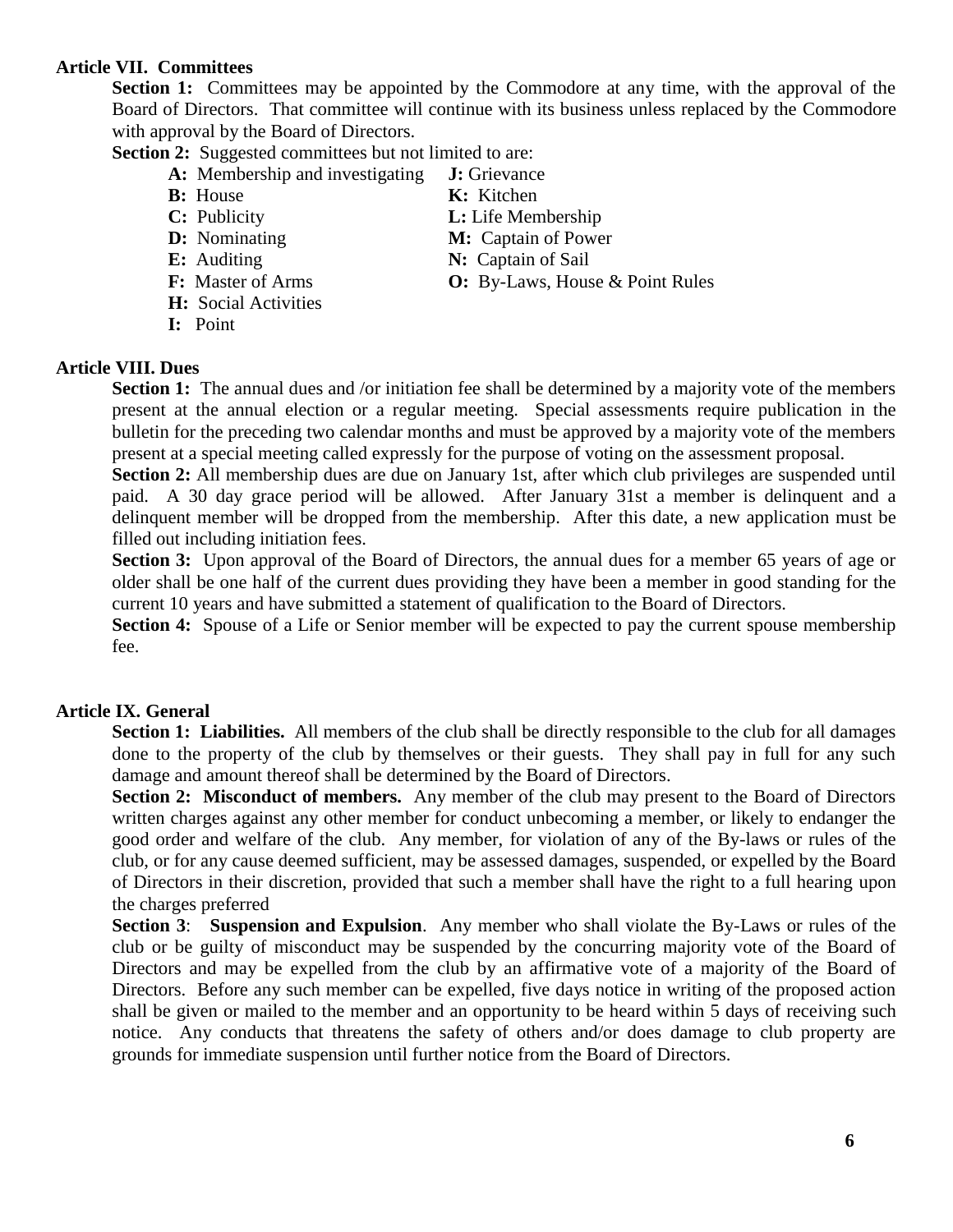**Section 4:** Any member who has been suspended or expelled by the Board of Directors and whose application for reinstatement has been denied by the Board of Directors shall have the right to appeal to the members of the club at any regular meeting of the club, by filing with the Secretary, written notice of such an appeal within 30 days after the denial of their application for reinstatement by the Board of Directors. Such an appeal shall be heard at the next meeting of the club, which may alter or reverse the action of the Board of Directors. But until such action is taken up by the members in the meeting assembly, they shall be denied all rights and privileges of membership.

**Section 5:** When a member is expelled from the club and no appeal has been taken within the time limit, all of the rights, title, and interest in and to the assets of property of the club shall revert and be forfeited to the club without further action.

**Section 6:** No person under sentence, suspension or expulsion from the club or otherwise undesirable shall under any circumstances be admitted to the clubhouse or upon club property. Any member knowingly introducing such a person or bringing them to the club house or club property shall be fined or otherwise disciplined by the Board of Directors.

### **Article X. Cards**

All members in good standing will be furnished with membership cards. These cards must be shown when called for. Any transfer whatsoever of any member's card shall be sufficient cause for expulsion.

### **Article XI. Property**

**Section 1:** No member shall use the property of another member without his or her permission. **Section 2:** All private property on the club premises shall be at the owner's risk.

#### **Article XII. DISBANDING AND LIQUIDATION OF ASSETS**

Upon dissolution of the Mona Lake Boating Club and after payment of all liabilities of the club, all remaining assets of the club shall be transferred to another non-profit or local unit of government.

#### **Article XIII. Amendments**

**Section 1:** All amendments, alterations or additions to these By-laws must be proposed at a regular or special meeting of the club in writing, read before the members present, published in the bulletin, and voted on at the next regular or special meeting where a majority vote of all members present is required for acceptance. Sufficient time must be allowed for members to receive notice.

**Section 2:** By-laws and House rules passed by the membership shall stand for a minimum of 90 days after passage.

#### **Article XIV. Rules of order**

**Section 1:** The club shall be guided in its deliberations by these by-laws approved by its members. It shall be the duty of the Commodore and the Board of Directors to see that they are strictly enforced. **Section 2:** All meetings shall be governed under Robert's Rules of Order except where the by-laws provide otherwise. A copy of Robert's Rules of Order shall be kept at the club for reference.